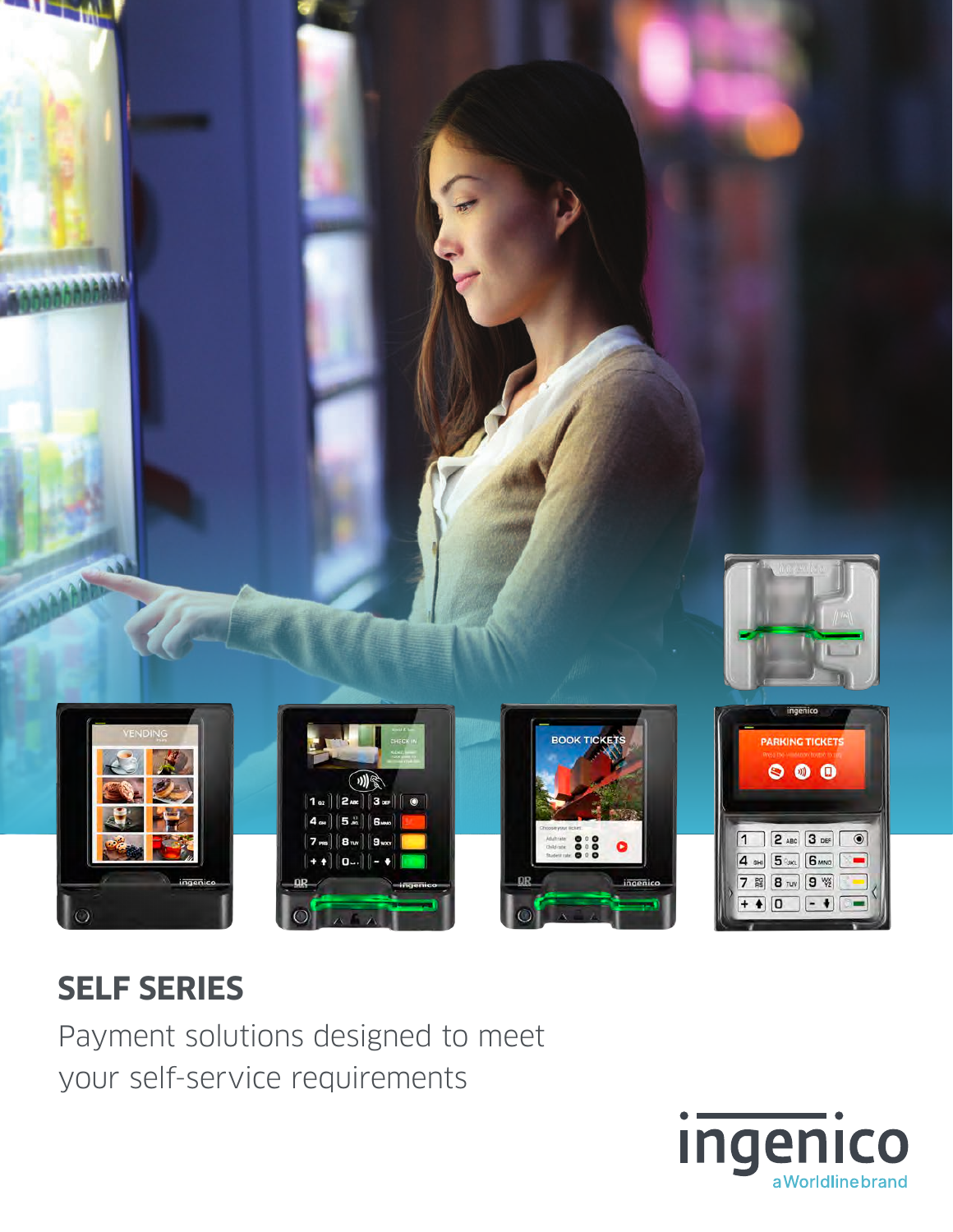## **New challenges in the self-service market**

With new economic and sanitary challenges, the payment ecosystem is moving with increasing speed in adopting self-service solutions.

Operators are adapting their payment infrastructure and investing more in self service solutions to meet their consumer expectations. Indeed, consumers desire technology that enables a quicker and more convenient shopping experience with limited interaction.



# 80%

of consumer worldwide are now using contactless, citing safety and cleanliness as key drivers. *(source: Mastercard)*

73%

of surveyed shoppers prefer retail self-service technologies, such as self-checkout.

# +13.3%

2019-2026 CAGR for the global kiosk market. *(source: Fortune Business Insight)*



## **Ingenico, your trusted partner in self-service**

As a pioneer and leader in self-service payments for over 30 years, Ingenico offers a complete range of self-service solutions that are targeted at specific vertical industries use cases (Vending, Retail, Transportation, Parking, Hospitality, and more).

With its new Self Series, Ingenico continues to re-invent the self-service business. Installing and operating unattended payment solutions has never been so easy and secure.



+1,300,000 units **sold since 2010** 

+70 countries covered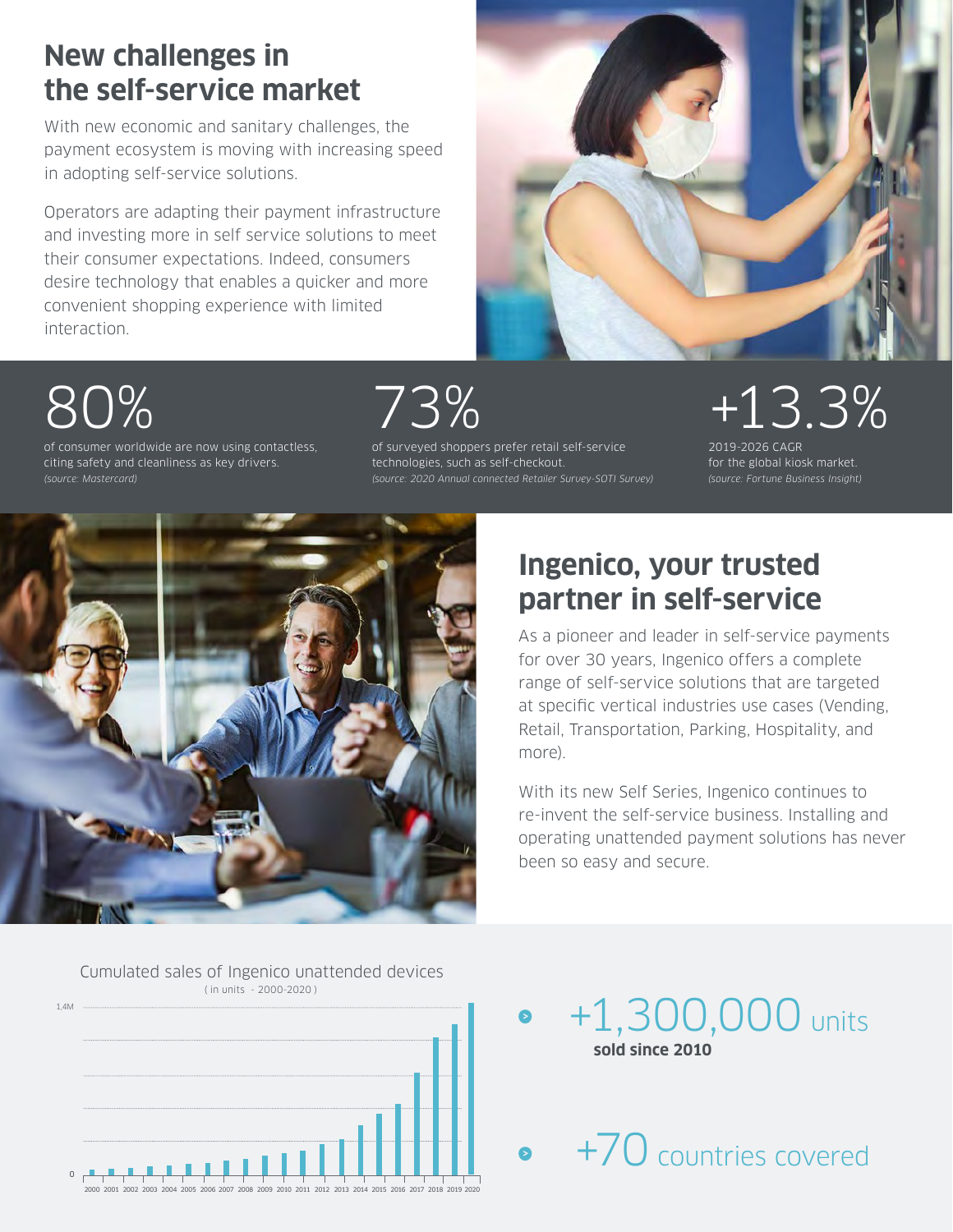### Consumer Requirements

### **All payments accepted**

As part of the TETRA range, the Self Series leverages one of the largest payment applications portfolio and can accept QR code-based payment thanks to the embedded or optional camera.

### **Easy to use**

The Self Series offers – a color touchscreen, sound guidance capability, a hybrid reader, and a presence detector for automatic keyboard lighting resulting in a very intuitive and user-friendly interface.

### **Security & Durability**

Certified with the latest security standards (PCI PTS v6), the Self Series provides a high degree of security resulting in the operator's peace of mind.

### Operator Requirements

### **B** Easy Integration

The Self/2000, Self/4000 & Self/5000 all-in-one are very compact terminals which allows them to be easily integrated into kiosks, either from the outside or inside, preserving the kiosk's design.

The Self/7000 & Self/8000 modular **Modularity** devices can be installed in any kiosk as an upgrade from an iSelf configuration or a competitive legacy solution.

### **Robustness**

The Self Series is designed for intensive use cases (IK09/IK10/ IK10+). The Self/7000 & Self/8000 are suitable for both indoor and outdoor environments (IP65/IP44). \*If the Self Series Integration Guide best practice recommendations are implemented.

Integrators can select the right modules to build their desired configurations (MDB, 4G, BT) with future evolution to support a 5G add-on module. These add-on boxes work on any Self Series terminal.

### **Cost-efficiency**

High quality & reliability of the Self Series maximizes the solution's availability for customer use. Additional services such as extended warranty and estate management also help reduce the total cost of ownership.

### **Long-term support**

Telium 2 or Telium TETRA applications are portable to the Self Series resulting in an optimization of previous development investments.

## **The Self Series fits all customer requirements!**

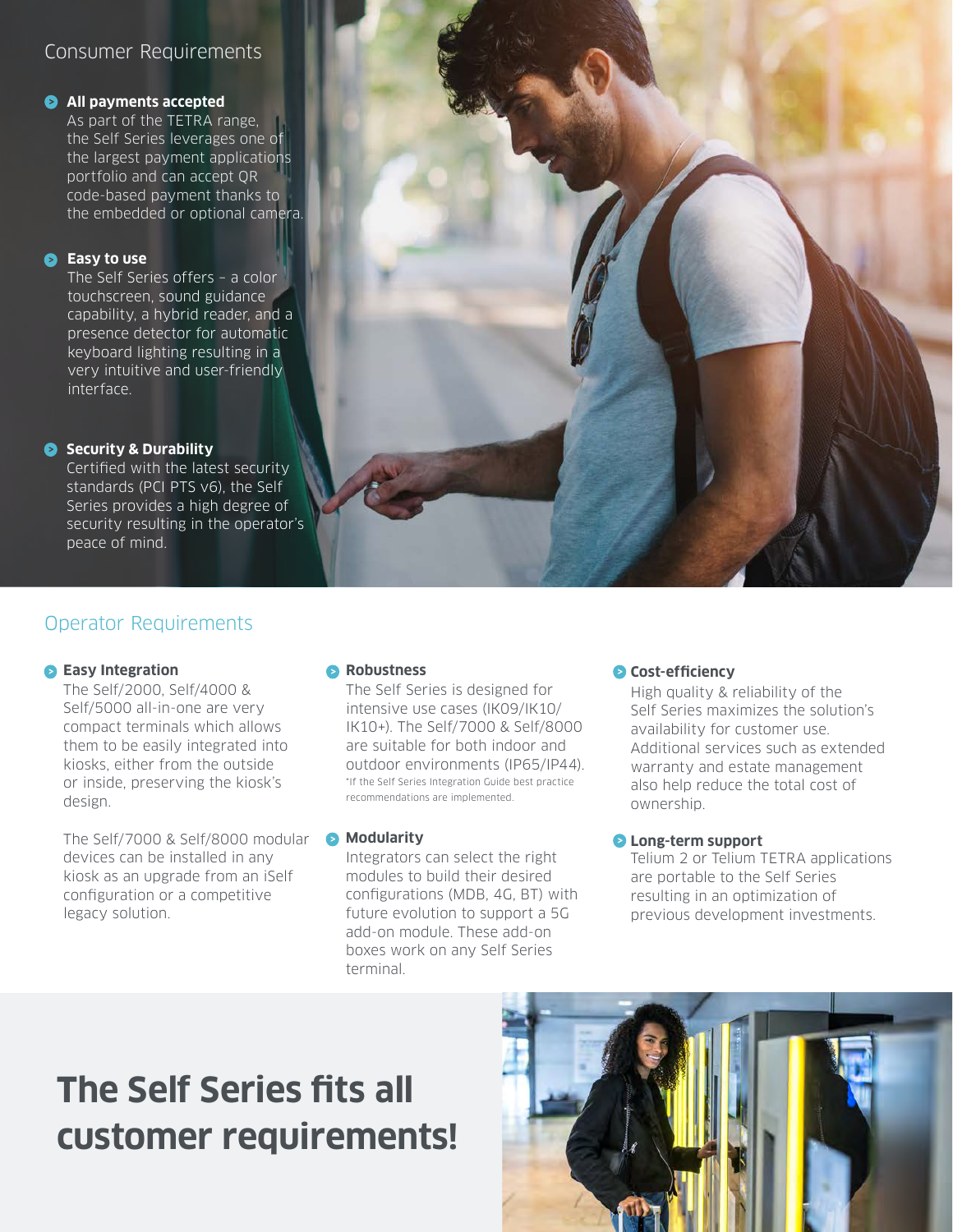## **The Self Series can handle your Self-Service business needs**

|                                   |           |           | <b>OK TIEKS</b> | 00 A             |
|-----------------------------------|-----------|-----------|-----------------|------------------|
|                                   |           |           |                 |                  |
|                                   | Self/2000 | Self/4000 | Self/5000       | Self/7000 & 8000 |
| <b>Vending (lower value)</b>      |           |           |                 |                  |
| Vending (higher value)            |           | $++$      | $++$            | $+ +$            |
| Retail - Store Pickup/Pay         |           | $++$      | $^+$            | $^+$             |
| Hospitality - Order/Pay/Check-in  |           | $++$      | $++$            | $++$             |
| QSR- Order/Pay/Drive thru         | $++$      | $+ +$     | $^{++}$         |                  |
| Car Wash                          | $++$      |           |                 |                  |
| <b>EV Charging</b>                | $++$      |           |                 |                  |
| <b>Parking Kiosk</b>              | $+$       | $+ +$     | $+ +$           | $+ +$            |
| <b>Entertainment - Ticket/Pay</b> |           | $+ +$     | $++$            |                  |
| <b>Micromarkets</b>               | $+ +$     | $^+$      | $^{++}$         |                  |
| <b>Other Payment Kiosks</b>       | $^{+}$    | $++$      | $++$            | $^{\mathrm{+}}$  |

## **The Self Series grows your business and ensures long-term revenues with a full set of applications, development tools, and services**

**PAYMENT APPLICATIONS** | Leverage Ingenico's existing development tools to reduce overall time to market and integration effort

**+2,500 payment applications:** Visa, Mastercard, Amex, CUP, UPI, Discover, Alipay, Wechat

**A full package of development and project tools:** SDK + Unattended add-on **|** Ingedev, LLT, Profiling tool, remote debug, trace **|** PCL APIs for easy integration **|** Training sessions with experts (remote, on site..)

**ESTATE MANAGEMENT & SECURITY | Maximize terminal availability and uptime while maintaining** full security and control

OS & applications download campaign management **|** remote helpdesk & diagnostics **|** remote key injection

### **HARDWARE SERVICES PACKAGE |** Relief from worrying about payment security complexity

From consulting service to daily support and maintenance with our Ingenico local experts









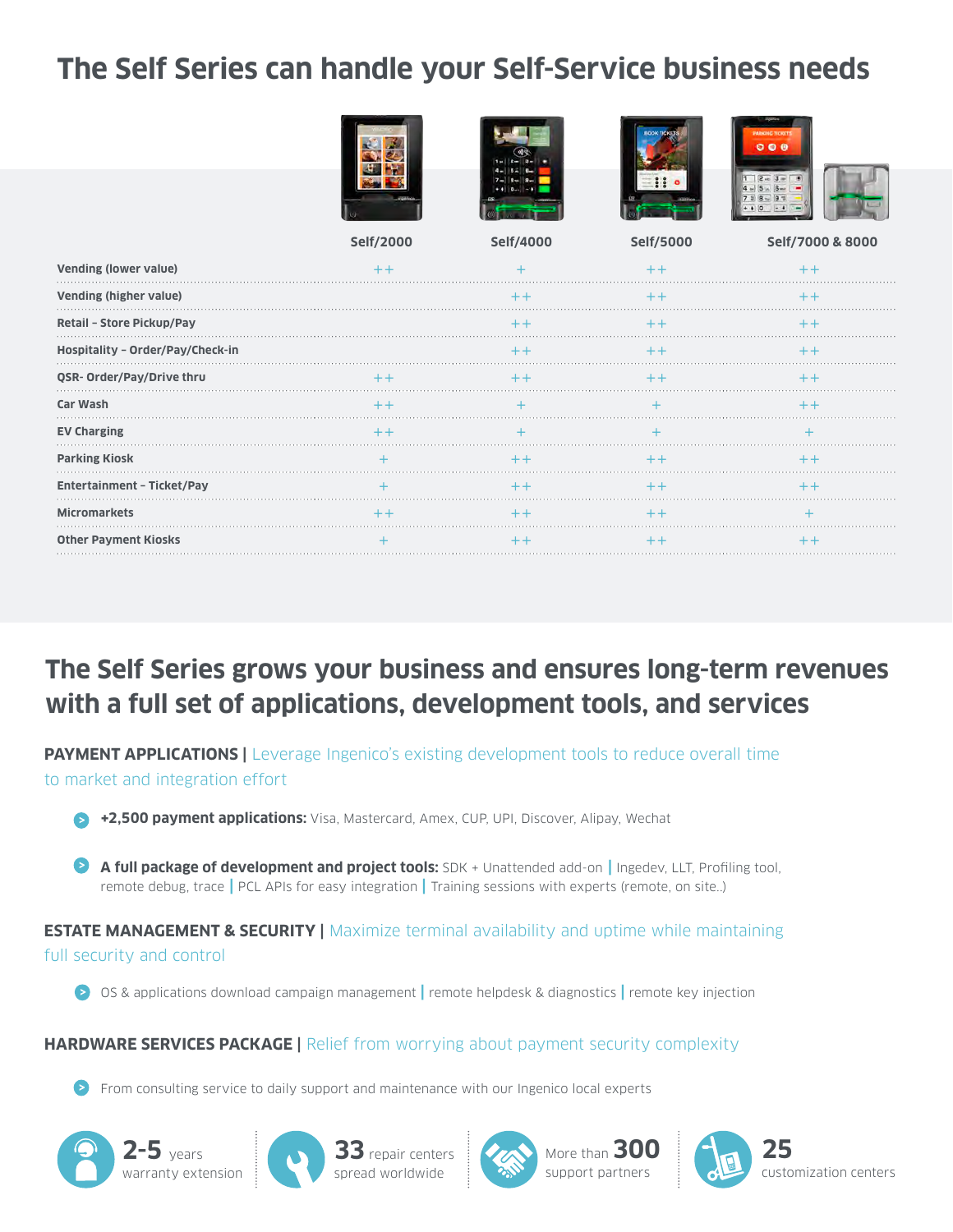## **Advanced features for an improved self-service experience**

Ruggedized capacitive touch screen (IK09) **PIN on Glass certified for SCA (Strong Customer Authentification) on each SELF terminal**



**Hybrid card reader** with LEDs providing intuitive

card insertion and steel shutter

16 keys with mechanical backlit PINpad **Suitable for visually impaired people**

Fully compliant with **EVA** (European Vending Association), **EPS**  (Electronic Payment System) for a standard door module



**Embedded 2MP camera** for alternative payment method (APM), Barcode scanning, QR codes, digital wallet and loyalty



**2 slots for optional add-on boxes** according the needs and use-case requirements (4G, Bluetooth, MDB...)

**Standard connectors** (USB, RS232, LAN)





. . .

. . .

. . .

. . .

. . .

 $\ddotsc$ 

. . .

. . .

## **Self S Over**

| <b>Self Series</b><br><b>Overview</b> |                                                                                                                                                                   | e a il insuli il con |                  |  |
|---------------------------------------|-------------------------------------------------------------------------------------------------------------------------------------------------------------------|----------------------|------------------|--|
|                                       | Self/2000                                                                                                                                                         | Self/4000            | Self/5000        |  |
| <b>Readers</b>                        | 體                                                                                                                                                                 | 飍                    |                  |  |
| Color display                         | 3.26" (QVGA)                                                                                                                                                      | 2.27" (640x240)      | 3.26" (OVGA)     |  |
| Camera                                | 2MP                                                                                                                                                               | 2MP                  | 2MP              |  |
| <b>User interface</b>                 | Capacitive touch                                                                                                                                                  | Keyboard (16 keys)   | Capacitive touch |  |
| IK / IP                               | IK09 / IP65                                                                                                                                                       | IK09 / IP44          | IK09 / IP44      |  |
| <b>Optional ADD-ON boxes</b>          | POWER BOX - MDD BOX - CONNECTIVITY BOX (4G / BT)                                                                                                                  |                      |                  |  |
| OS platform                           | <b>TELIUM TETRA</b>                                                                                                                                               |                      |                  |  |
| <b>Standard features</b>              | Secure cortex A5 - 512 MB Flash - 521 MB RAM - 2x SAM - µSD card reader<br>2 x USB-A host - 1 x USB-B slave - 2 x RS232 RJ11 - 1 x LAN RJ45 - 1 x sound connector |                      |                  |  |
| <b>Security</b>                       | PCI PTS v5 certified - PIN on Glass certified (Self/2000, Self/5000)                                                                                              |                      |                  |  |
|                                       |                                                                                                                                                                   |                      |                  |  |